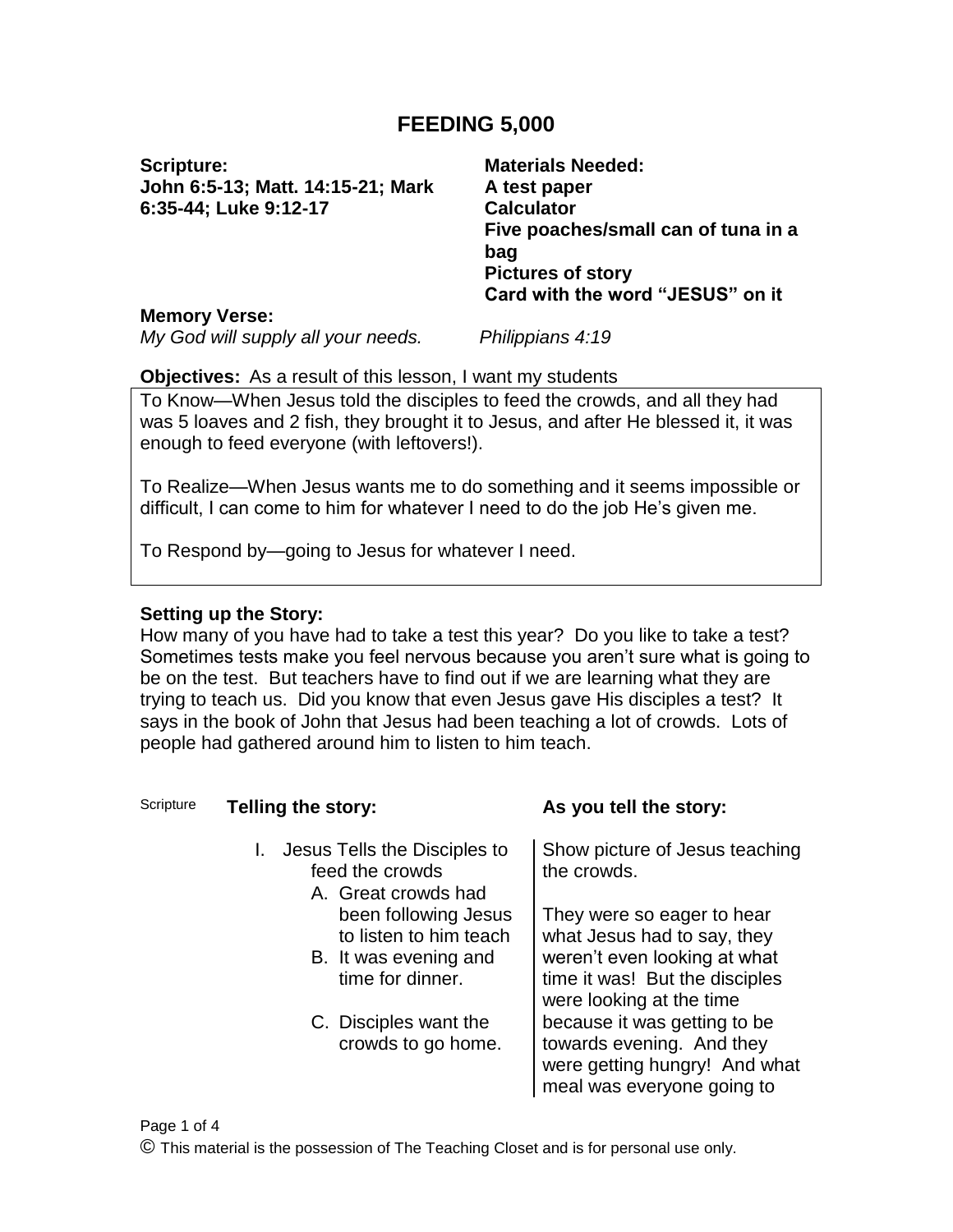| D. Jesus asks a test<br>question: "Where are<br>we to buy bread that<br>these may eat?"<br>E. Jesus tells the<br>disciples to give the<br>people something to<br>eat | need to eat soon? Dinner!<br>So the disciples want Jesus to<br>send the crowds away. But<br>Jesus give his disciples a TEST<br>question. He didn't have it<br>written down, but if it were<br>written down, this is what it<br>would look like: "Where are we<br>to buy bread that all these may<br>eat?" (show test paper with<br>question written on it).<br>And then Jesus gave the<br>disciples a VERY HARD job to<br>do. Do you know what he told<br>them to do?! He told them to<br>feed those crowds!!<br>Wait a minute! They didn't have<br>enough. |
|----------------------------------------------------------------------------------------------------------------------------------------------------------------------|-------------------------------------------------------------------------------------------------------------------------------------------------------------------------------------------------------------------------------------------------------------------------------------------------------------------------------------------------------------------------------------------------------------------------------------------------------------------------------------------------------------------------------------------------------------|
| II. The Disciples don't have<br>enough<br>A. Philip: the cost of the<br>food would be more<br>than 8 months wages.                                                   | In fact, Philip was trying to figure<br>out how much money they<br>would need to feed 5,000<br>people. Imagine if we had to<br>feed all those people. And we<br>were going to take everyone to<br>McDonald's to buy them a<br>Happy meal. And if a Happy<br>Meal cost five lira, and we had<br>to buy 5,000 of them-that<br>would mean (use your calculator<br>to come up with the cost<br>amount) we would need to<br>spend 25,000 lira!! If your<br>Daddy's had a good job, it<br>would take about 8 months for                                           |
| B. Andrew: finds a boy<br>with 5 loaves and 2<br>fish—"But what is this<br>for so many?!"                                                                            | them to earn all that money! Did<br>the disciples have that much<br>money? NO!<br>But who had told them to feed<br>the crowd? Jesus did. So they<br>had to come up with a way to<br>feed the crowd.<br>Next, the disciple Andrew<br>comes to Jesus and he has<br>found a boy with 5 loaves and 2                                                                                                                                                                                                                                                            |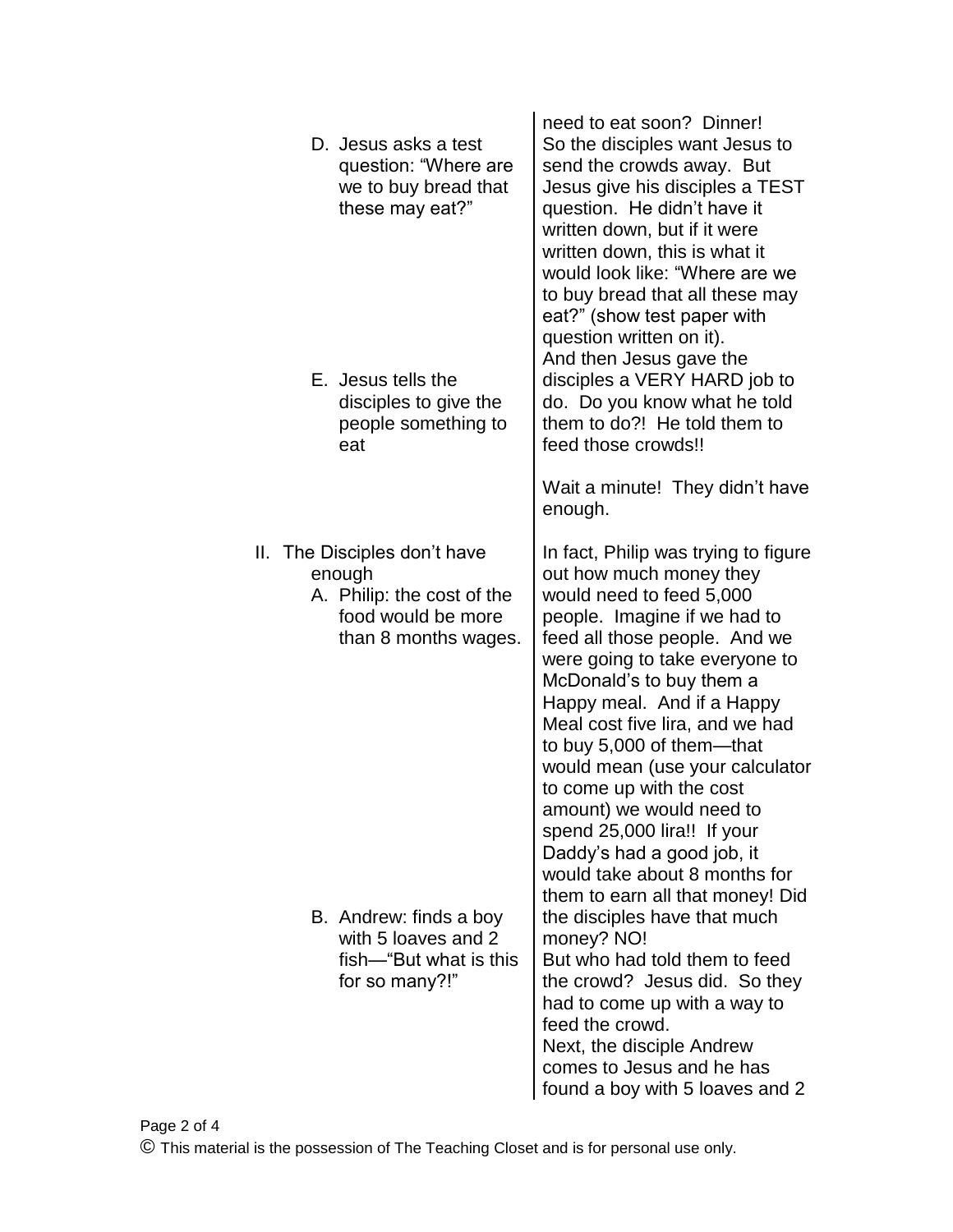| III. They bring what they find to<br>Jesus<br>A. Jesus tells the<br>disciples to have the<br>crowds sit down<br>B. There were about<br>5,000: they sit in<br>groups of 50 and 100<br>C. Jesus takes the<br>loaves and gives<br>thanks to God; does<br>same for the fish | small fish.<br>Show picture of Andrew and<br>boy. Bring out bag and pull out<br>five loaves and can of tuna.<br>Do you think this is going to be<br>enough for all these people in<br>the picture??<br>If I took this downstairs at<br>lunchtime, do you think I could<br>feed everyone in our school with<br>just this?!<br>But Jesus knows what he is<br>going to do. So he says, "have<br>everyone sit down in groups of<br>50 and 100."<br>Show picture of crowds sitting<br>down. |
|-------------------------------------------------------------------------------------------------------------------------------------------------------------------------------------------------------------------------------------------------------------------------|----------------------------------------------------------------------------------------------------------------------------------------------------------------------------------------------------------------------------------------------------------------------------------------------------------------------------------------------------------------------------------------------------------------------------------------------------------------------------------------|
| IV. Everyone gets fed—with<br>leftovers!<br>A. Jesus gives the bread<br>and fish to the<br>disciples to give to the<br>people                                                                                                                                           | Make motions of Jesus blessing<br>food and then hand out little bits<br>to helper, who gives them to the<br>students.                                                                                                                                                                                                                                                                                                                                                                  |
| B. Everyone eats as<br>much as they want<br>and are filled<br>C. Jesus tells the<br>disciples to pick up<br>leftovers<br>D. They get 12 baskets<br>full! (one for each!)                                                                                                | Do you think there is enough<br>food for everyone? But you said<br>it wouldn't be enough! Why is it<br>enough now? Where was the<br>bread and fish coming from?<br>OhJESUS is the one<br>providing it-so of course it will<br>be enough for everyone!<br>In fact, Jesus wanted his<br>disciples to understand that He<br>would provide for them, so he<br>told them to collect the leftovers.<br>And each one had a basket and<br>got a basket full of leftover<br>bread.              |